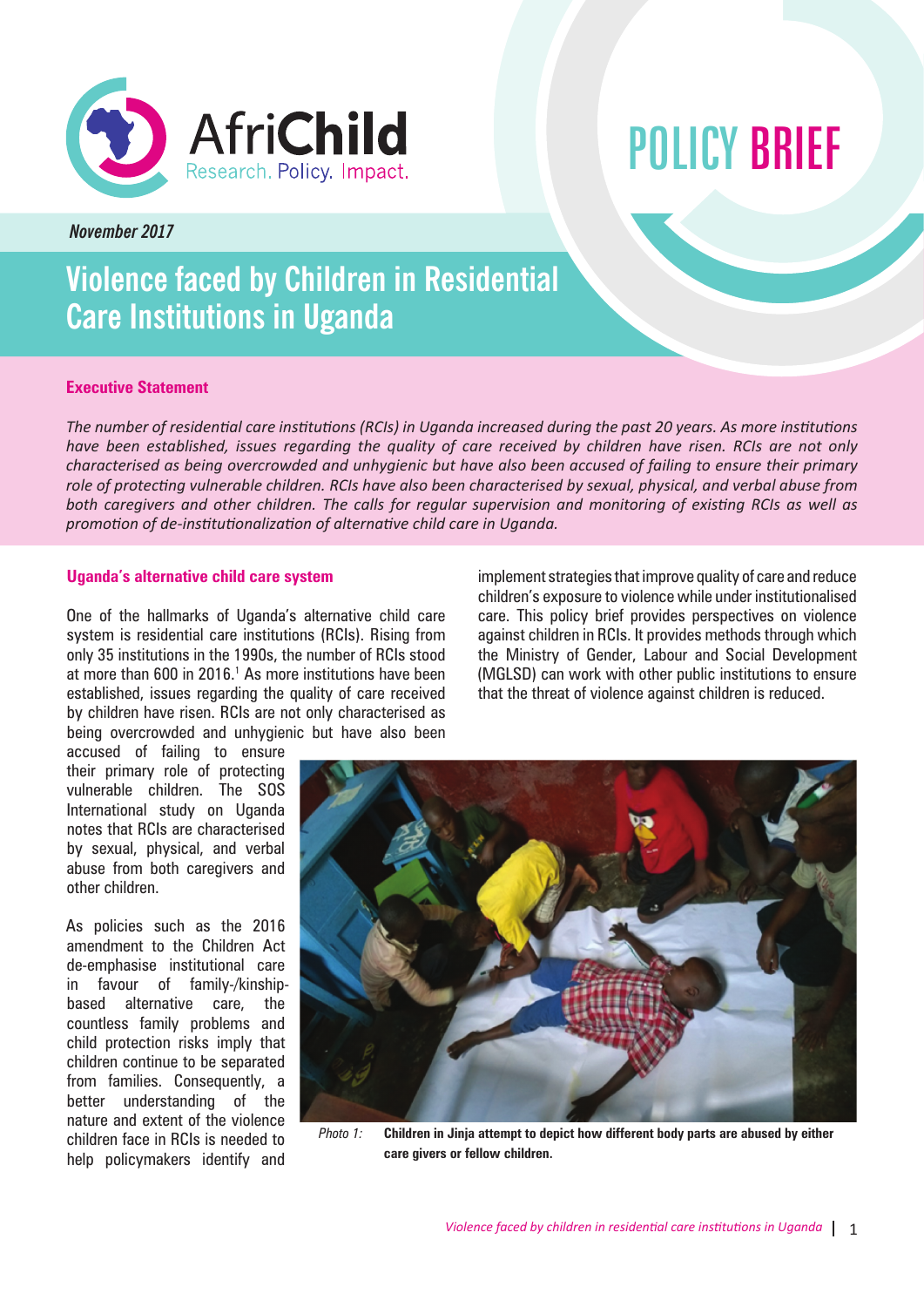This brief is based on a study titled "*A Qualitative Study of Risks and Protective Factors for Violence against Children living in Residential Care Institutions (RCIs) in Uganda*" undertaken in 4 districts, namely, Jinja, Kampala, Wakiso and Mpigi, in 2015.<sup>2</sup> The study was undertaken as part of the wider *Violence Against Children Survey (VACS).* The study qualitatively examined how children experience and respond to violence while under institutional care. Twenty-eight journal writing exercises and 22 body mapping interviews for children aged 8-17 years were conducted to capture child experiences of violence while in RCIs. To assess the exposure of children in RCIs to violence, interviews were also held with government officials such as police officers from the Child and Family Protection Unit and district probation and social welfare officers. Additionally, managers/directors and caregivers of RCIs provided their perspectives on what propels violence in RCIs.

# **Extent and nature of violence faced by children in Uganda**

## **Children as victims and perpetrators of violence**

Sexual violence exists within the RCIs as a form of violence against children with or sometimes without the knowledge of the caretakers. This violence occurs at night, especially after the lights in the dormitories are switched off. A young boy in Wakiso recalls such an experience:

*"When electricity is off at night and the solar system is not yet on, some children pull our penises and run away...You can be lying on your bed facing upwards at night and then a child comes slowly and since it is dark you cannot identify him, he pulls your penis and runs away."*

On the other hand, young girls are verbally abused when they reject advances from fellow children or refuse to be touched inappropriately. Such encounters hurt them when boys in particular refer to their body parts as ugly and shameful.

# **Sexual exploitation by caregivers**

Apart from harm perpetrated by children, some caregivers are also involved in sexually exploiting young girls. Unfortunately, the research notes that little support in the form of protection is offered when such cases are reported. Worse still, some of the perpetrators engage in sexual exploitation of young girls with full knowledge of their HIVpositive status. A police officer indicated the following:

*"There is a home that we closed in 2009. Upon working on the kids and rehabilitating them, one of them told the social worker attached to them that when you grow and have breasts uncle uses you. And you know when you look at them you can't easily tell whether they have been abused. Again that social worker asked them what they were doing with uncle and they said each one had to sleep with the uncle in the house … the guy and his wife were HIV positive people. When we investigated, the kids said they would interchange them for sex on a daily basis." (Body Mapping Older boys, Kampala).*

As evidence of coping with sexual activity some institutions are known to distribute contraceptives to children as reflected in their budgets.

#### **Caretakers as perpetrators of violence**

Children noted that caretakers (who include mamas, uncles and cleaners) are some of the worst offenders regarding mistreatment of children in RCIs. Caretakers subject children to extreme punishments, emotional abuse and aiding children to inflict pain on each other.

With respect to physical violence, the caretaker may sometimes use *hard objects* when punishing children *or punish them by forcing them to kneel* for long durations. Other caretakers physically inflict pain through slapping, punching and kicking children whenever they make mistakes. Additionally, they shout and verbally abuse them, pull their ears, step on them and push them violently or threaten them. Because of such abuse, some children contemplate escaping the institutions, and others actually do so. During the body mapping exercise, one of the boys in Kampala described a typical ordeal:

*"Some aunties put our heads down and squeeze them in between their legs as they beat us...The moment you commit any mistakes... Even when you commit a minor mistake, for example she might send you to do work for her and if you refuse she says 'let my week of duty come, I will show you'. So if it happens and you make a small mistake she can beat you severely…Also some aunts use their hands to pull our ears…Some of them step on our bodies as they beat us...They can even step on our heads. One time the aunt who sleeps in our house stepped on my head and I wanted to escape out of this place but children advised me not to run away (Body mapping older boys, Kampala).*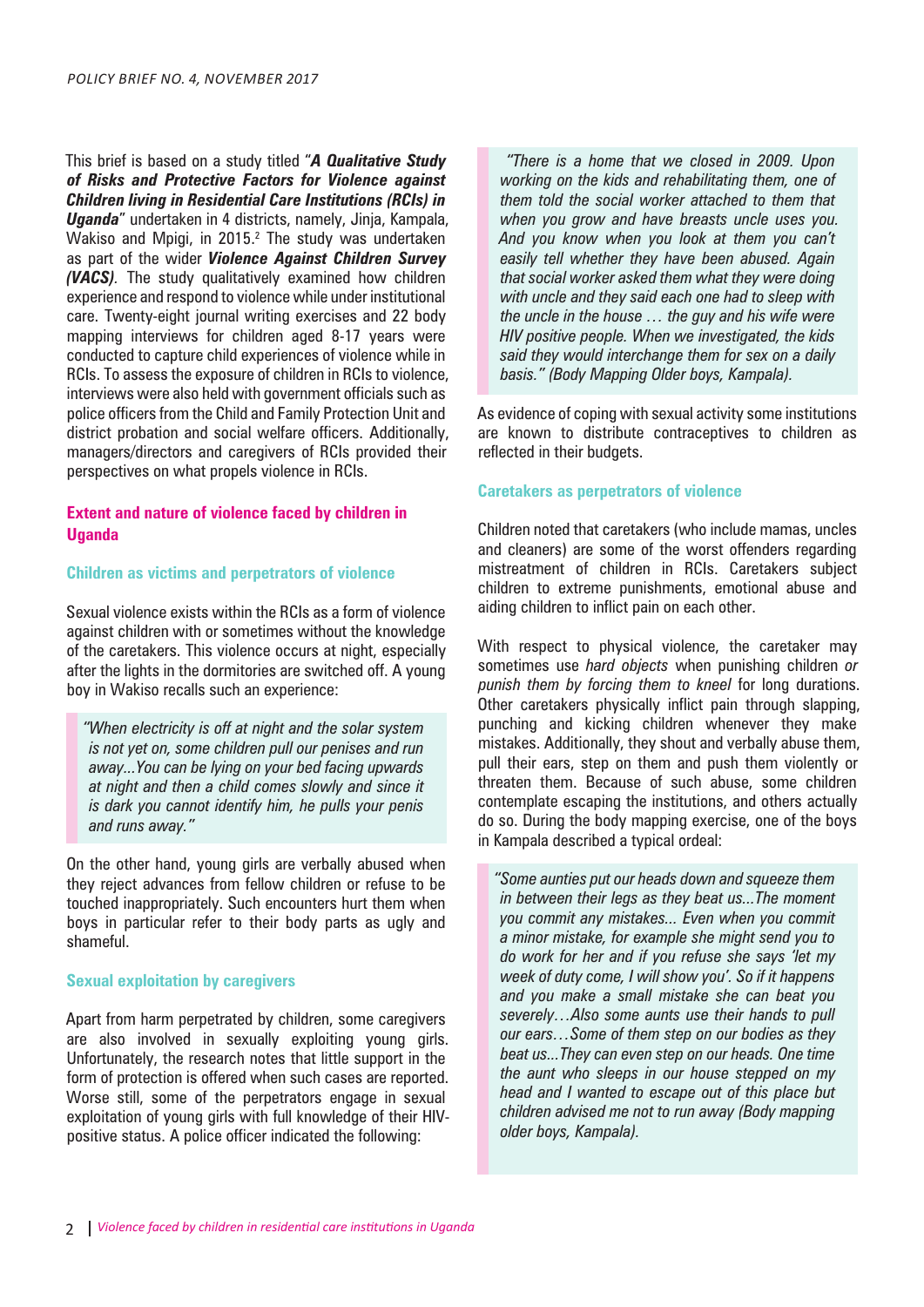

*Photo 2:* **A facility described by children as a safe place Drivers of violence in RCIs**

Emotional abuse in RCIs is evident when children are exposed to various forms of mistreatment. The emotional abuse can either be inflicted by caregivers or peers and can range from verbal or physical abuse to bullying. Abuse can also involve being subjected to exploitative work or denied visits to relatives.

Caregivers do not take the initiative to sit with these children to guide them on what is right and wrong. When these children make mistakes, despite their age, they are beaten instead of being guided and corrected, as revealed by a young boy in Wakiso:

*"Some of the mothers don't correct, they just beat you even on minor issues." (Body mapping Younger boys, Wakiso).*

Caretakers also make children punish fellow children. This behaviour is not morally appropriate and makes/teaches children to become perpetrators of violence. In addition, caregivers sometimes massively beat all children under their watch even if only one child was in the wrong. A girl from Mpigi narrates her ordeal of being ordered to punish fellow children.

*"An Uncle sent me to get a stick and beat all the girls I find up in the house because it was assembly time. I just hit a little on a few but not all. I was reported to an Aunt that I had assaulted one of the ladies and the Aunt called me to lie down. Before I explained myself to her she beat me up everywhere." (Body Mapping Older girls, Mpigi).*

The psychological damage from the violence is so severe that some of the children consider taking matters into their own hands. Some children confessed developing feelings of retaliation by killing the caregivers who abuse them. A young boy in Wakiso expressed the following:

*When I was still in the family house arrangement, my mother used to beat me a lot and I felt like escaping or even killing her at one point. Like if you didn't do something in a right way, the mother would instruct you to go down on the floor and she beats you instead of correcting you". (Body Mapping, Older boys, Wakiso).*

The research established other instances in children are emotionally and psychologically abused, including being (a) denied food until children have completed tasks; (b) forced to eat more than the stomach can carry in a single meal; and (c) forced to stay naked for failure to wash clothes. In addition, the interviewed children identified other ways in which RCIs neglected children's basic needs, such as failure to buy or stock food and other items on time when new children join the facility; inadequate commitment to care for children; poor supervision of staff and lack of key social services, e.g., counselling for children; and poor hygiene and sanitation such that children end up with foulsmelling bodies.

#### **Reminding children about their bad/poor backgrounds**

The research findings show that children are teased by caregivers and reminded of their unfortunate circumstances